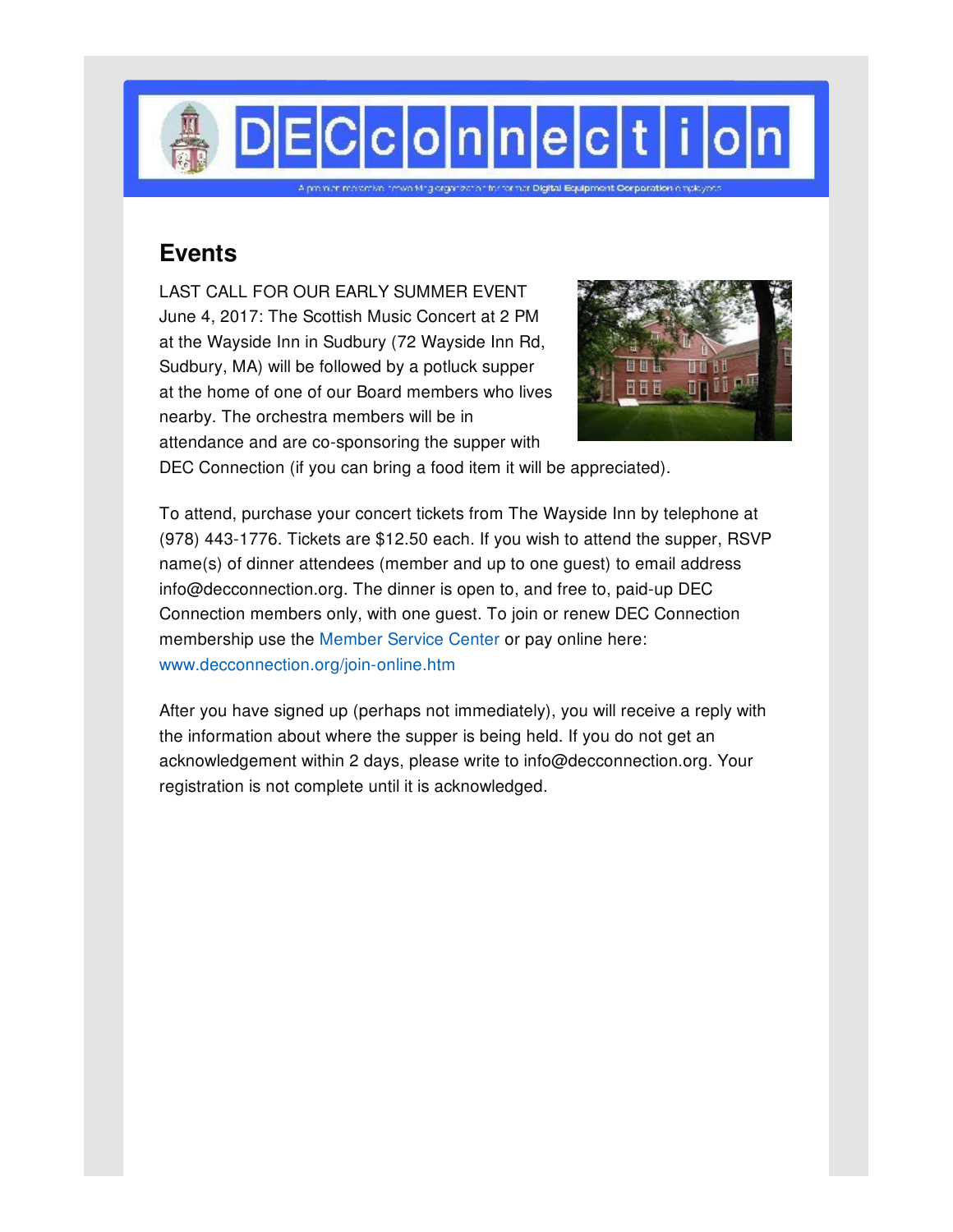

### **ANNOUNCING our Summer 2017 Maynard-area Event at Kimball Farm**

The DECconnection summer event this year will be held at Kimball Farm, 400 Littleton Road, Westford, MA the afternoon of Sunday, August 20th, from 1-4 PM. Lots of fun to be had for everyone with games, rides,

food, drinks and of course their famous ice cream. You can see what they have to offer by visiting their website at [http://kimballfarm.com/](http://kimballfarm.com).

DECconnection will provide \$10 gift certificates for all paid-up registered members – these can be spent on anything that takes your fancy (food, drinks, rides, games, ice cream, etc.) Non-members/guests are welcome to join us, but will not receive a gift certificate. You pay for your own rides, food, etc. otherwise.

To sign up (no advance tickets required, but we'd appreciate knowing if you plan to attend so we can reserve tables together) please email info@decconnection.org with your name, email address, and # of attendees. In the event of rain, outing will be postponed 1 week. We'll announce cancellation on our website home page.

### **Other SAVE-THE-DATES:**

\* Semi-annual Phoenix luncheon at Santisi Brothers Pizza will be Saturday, November 4, 2017, at noon

\* 16th annual DEC CXO reunion will be held on Thursday, April 26th, 2018

# **Digital and the Industry**

Thanks to Jack MacKeen for letting us know about the new Revolution Factory: an incubator-type environment that just started up in the Maynard Mill. It was officially launched on May 11, 2017. For info, see their website: [www.revfactory.com](http://www.revfactory.com)



# **DEC Connection Member News**

Welcome to our new and renewing members during May: Bob Brownson (MA), Mike Carlton (NH), Rod Flakes (MA), Ellie Gadomski (MA), Dale Gunn (MA), Vartkes Hovsepian (MA), Jim Kelley (NH), Alice Thayer (MA), and Alan Williamson (Australia).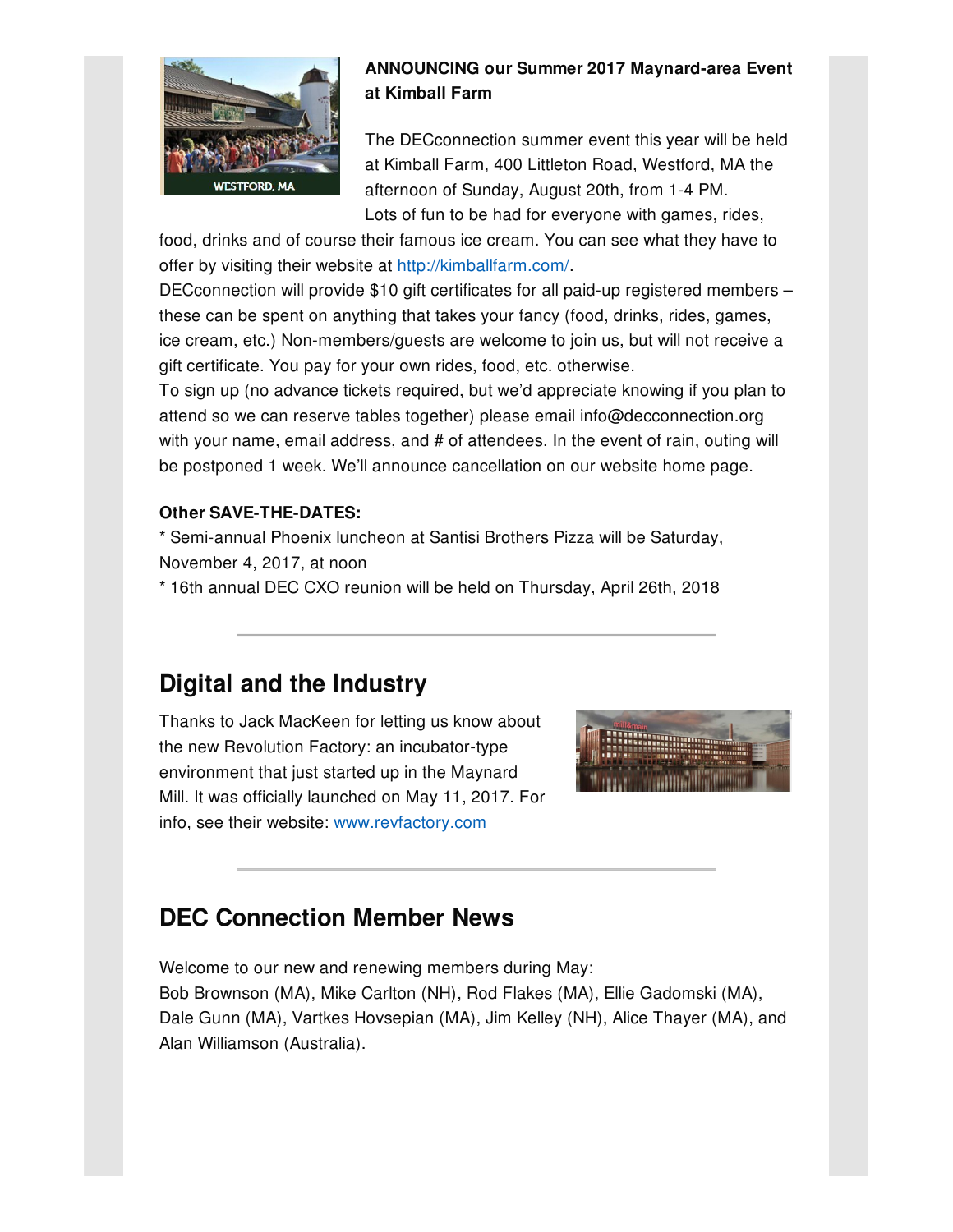

Please RENEW your membership if you're due members check the Member Service Center (instructions below). Other readers,

if you are enjoying our e-newsletters please consider joining and sending in a brief update on your activities for our newsletter. Here is how to join or renew:

#### **Membership Renewal Procedure**

• Click link to see if your membership is current in our [Member](http://www.decconnection.org/msclogin.php) Service Center and pay online with a credit card. If you have paid dues since 2010 you will be there use the email address we have on file - no leading or trailing spaces - email ava@decconnection.org for help.

• You can also join us (or renew) at Join the DEC [Connection](http://www.decconnection.org/join-online.htm) online!

• You can also send a personal check made out to The DEC Connection, c/o Bob Moore, 28 Fernglade Rd., Burlington MA 01803. \$10 for 1 year, \$25 for 3 years. • If you prefer to use your PayPal account directly (not via our website), use our payment address: registrations@decconnection.org - do NOT use any Board member's personal email address.

### **DEC Connection Member NewsBytes**

Please send your update to: [ava@decconnection.org](http://www.decconnection.org/newsbytes.htm) See our NewsByte archive page.

We are pleased that this month we have a few more personal updates. Please keep these coming!

**Luis Burgos** writes: I have relocated to Massachusetts. Made it through the acquisition of DEC to Compaq, and Compaq to HP before getting laid off. Back at HPE again for round 2! lburgos@charter.net

**E** Vartkes Hovsepian writes: Currently living in Westford with my wife Nina who has been working 12 yrs at DCU. I am Community Services Director at New Horizons Senior Retirement Community in Marlboro. Enjoy tennis and hiking in my spare time. yergeenk@yahoo.com

**Example 10 New member Dale Gunn writes: Left HP/EDS in November 2008 having worked** there since 2000 after being laid of from Digital in November 1992. Retired from corporate work force in 2009 turning 66. Now working with top financial coaches Orrin & Laurie Woodward, Chris & Terri Brady, and Jerry & Polly Harteis helping build communities of people to get out of debt, make more money, and pay less tax through LIFE Leadership. dcgunn@gmail.com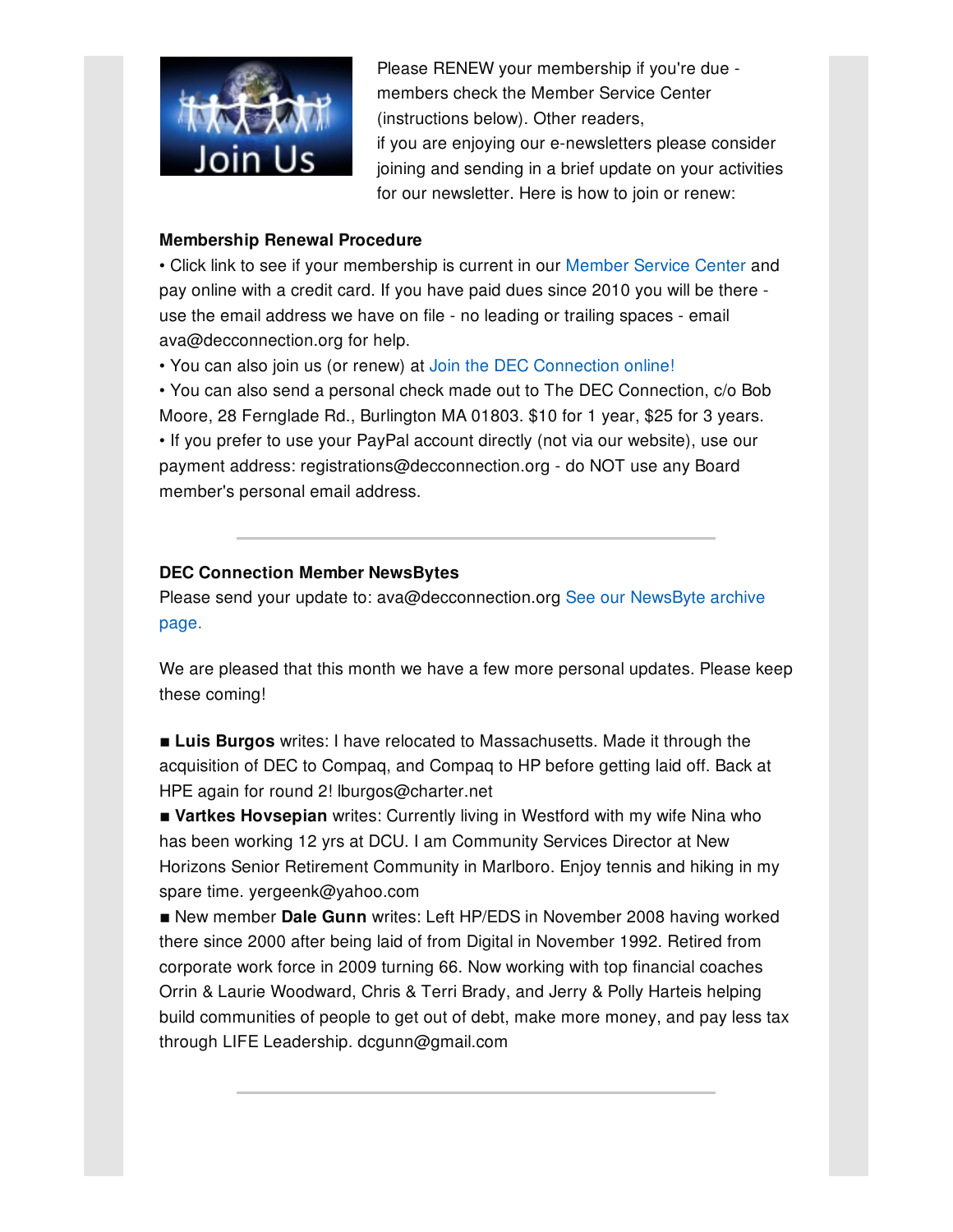### **Sad News Department**

Sadly, we have one death of a former Digital employee to report:

\* Marge Paul, 89, Maynard MA, 5 April 2017

Details are on our [Memorial](http://www.decconnection.org/memorials.htm) Page.

## **Website [Features](http://www.decconnection.org) and Updates**

■ Where to Donate your Digital [Equipment](http://www.decconnection.org/DECdonations.htm) gear

■ The PBS video of the documentary about Ken and the history of DEC, **Digital\_Man/Digital\_World**, is available online (\$25+s/h) from the PBS store: http://www.shoppbs.org/product/index.jsp? productId=13315614 It's a wonderful hour-long nostalgia trip. Enjoy!

**For those who prefer to watch the free version on their computers**, the URL is: Link to Ken [Olsen/Digital](http://video.wfyi.org/video/2282149336/) Video